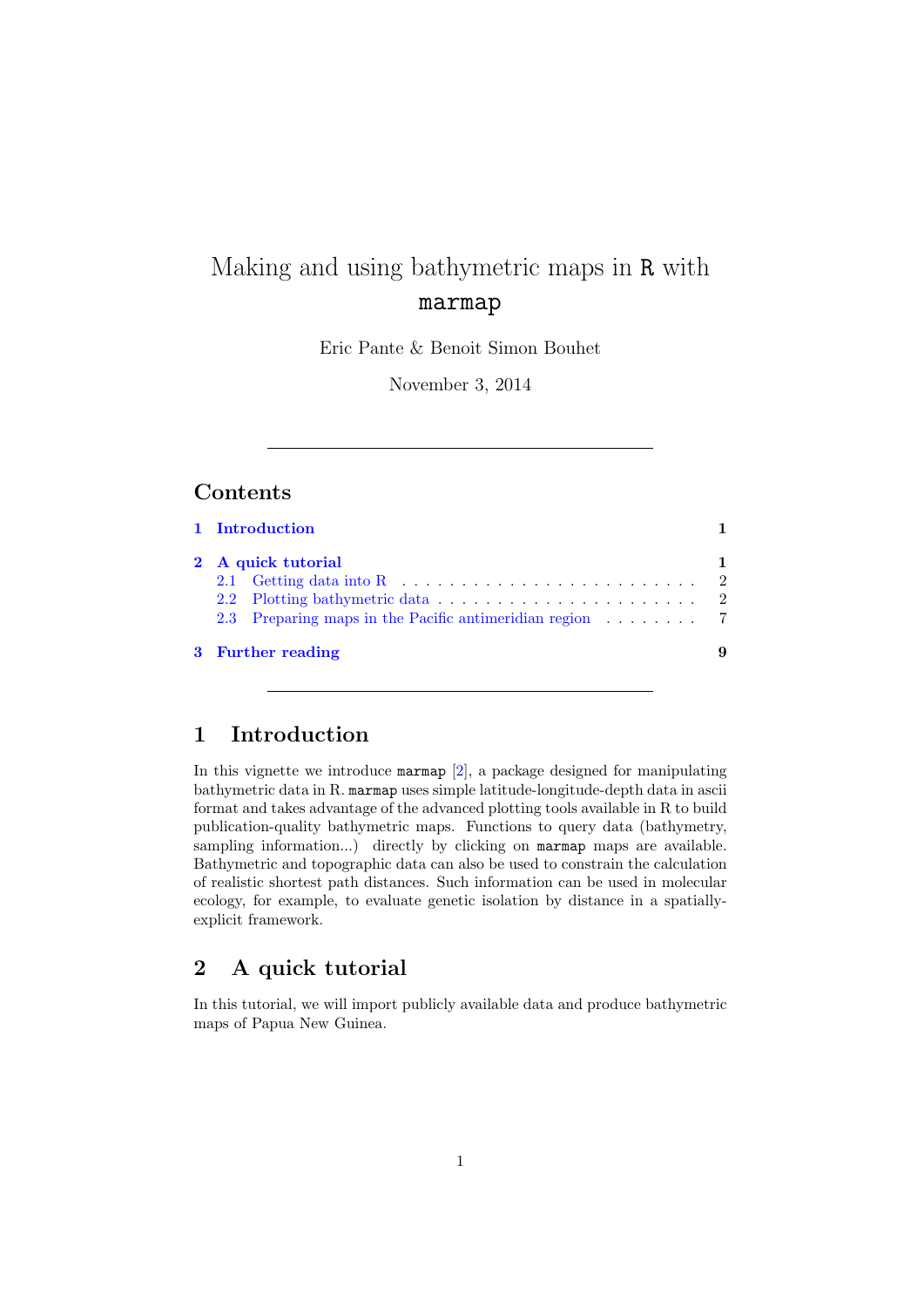#### <span id="page-1-0"></span>2.1 Getting data into R

Launch R. Navigate to your working directory (for example, with setwd()). Then launch the marmap package. The simplest way to get bathymetric data into R for use with marmap is to use the getNOAA.bathy() function. It queries the ETOPO1 dataset [\[1\]](#page-8-2) hosted on the NOAA server, based on coordinates and a resolution given by the user (please note that this function depends on the availability of the NOAA server). In one line, we can get the data into R and start plotting:

```
library(marmap)
papoue \leq getNOAA.bathy(lon1 = 140, lon2 = 155,
                         lat1 = -13, lat2 = 0, resolution = 10)
```
When the argument keep (defaults to FALSE) is set to TRUE, the downloaded data are saved into a file within your current working directory. If an identical query is performed several times (*i.e.* using identical latitudes, longitudes and resolution), getNOAA.bathy() will load data from the file previously written to the disk instead of querying the NOAA database again. This behavior should be used preferentially to reduce the number of uncessary queries to the NOAA website and to reduce data load time.

summary.bathy() helps you check the data ; because bathy is a class, and R an object-oriented language, you just have to use summary(). R will recognize that you are feeding summary() an object of class bathy. This is also true for plot.bathy() and plot().

```
summary(papoue)
```

```
Bathymetric data of class 'bathy', with 91 rows and 79 columns
Latitudinal range: -13 to 0 (13 S to 0 N)
Longitudinal range: 140 to 155 (140 E to 155 E)
Cell size: 10 minute(s)
Depth statistics:
  Min. 1st Qu. Median Mean 3rd Qu. Max.
 -8750 -3120 -1540 -1640 -4 3710
First 5 columns and rows of the bathymetric matrix:
        -13 -12.833333 -12.666667 -12.5 -12.333333140 -36 -35 -35 -35 -35
140.166667 -35 -34 -34 -34 -33
140.333333 -33 -32 -32 -32 -31
140.5 -30 -30 -30 -29 -29
140.666667 -28 -28 -27 -27 -27
```
### <span id="page-1-1"></span>2.2 Plotting bathymetric data

We can now use plot() to map the data. You can see that the 10 minute resolution is a bit rough, but enough to demonstrate how marmap works (to increase the resolution, simply decrease the value for the resolution argument).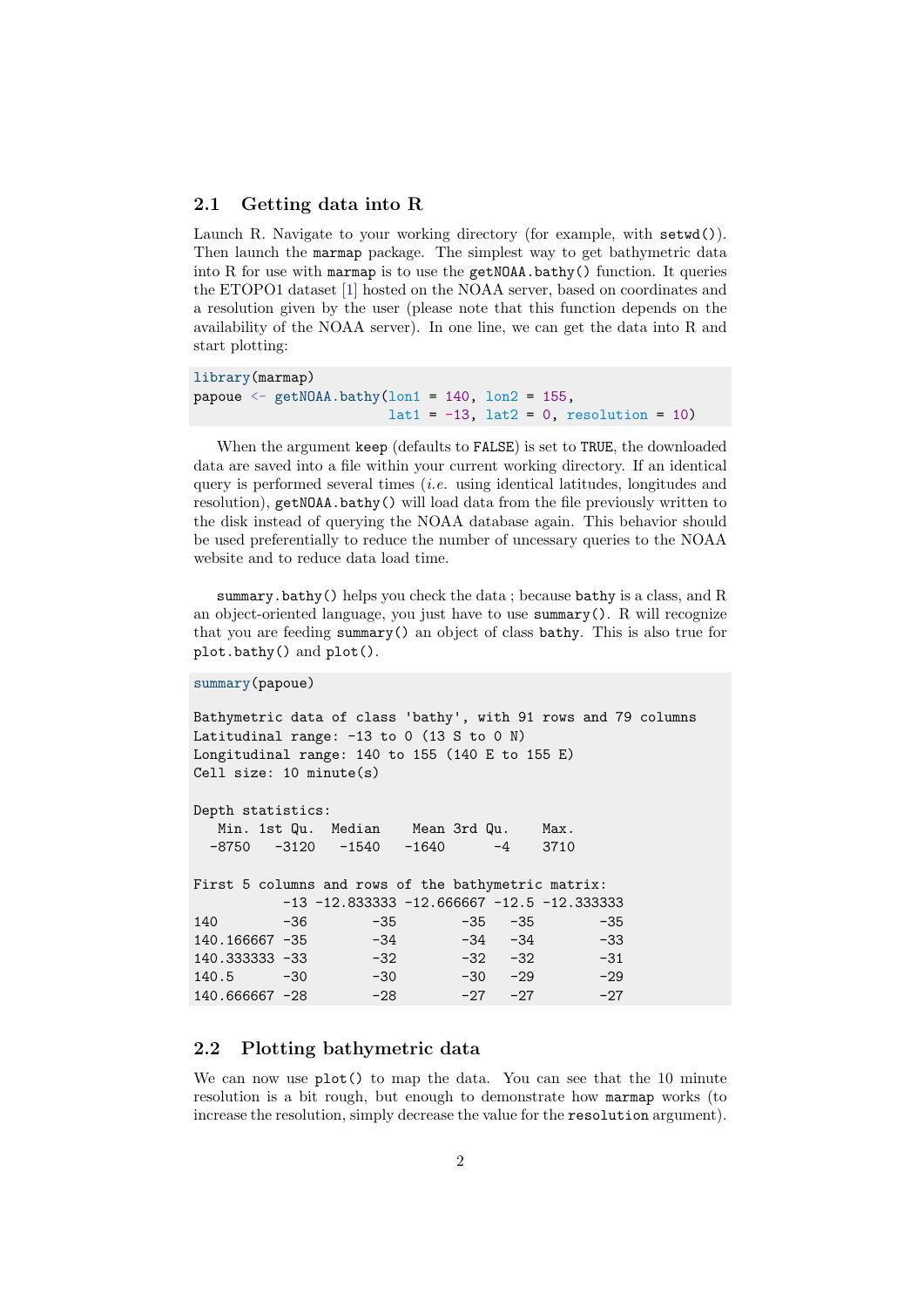

We can now use some of the options of  $\mathtt{plot}.\mathtt{bathy}()$  to make the map more informative. First, we can plot a heat map, using the built in color palette. We can also add a scale in kilometers.

| $plot(papoue, image = TRUE)$                                 |  |  |
|--------------------------------------------------------------|--|--|
| scaleBathy(papoue, $deg = 2$ , $x = "bottomleft", inst = 5)$ |  |  |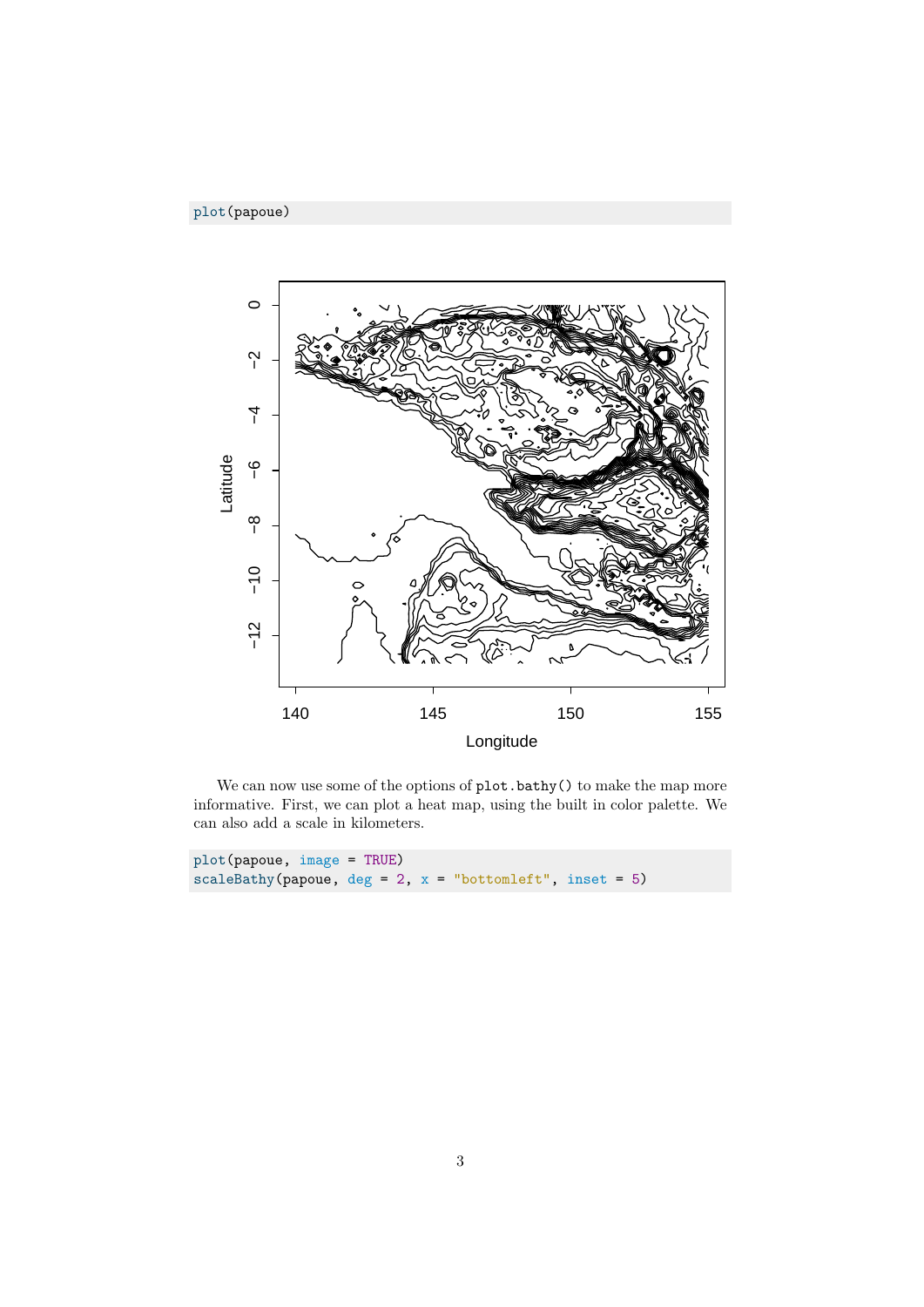

The bpal options allows you to use a custom color palette, which can be easily prepared with the R function colorRampPalette(). We store the color ramp in the object called blues, and when we call it in plot.bathy(), we specify how many colors need to be used in the palette (here 100).

```
blues <- colorRampPalette(c("red","purple","blue",
                            "cadetblue1","white"))
plot(papoue, image = TRUE, bpal = blues(100))
```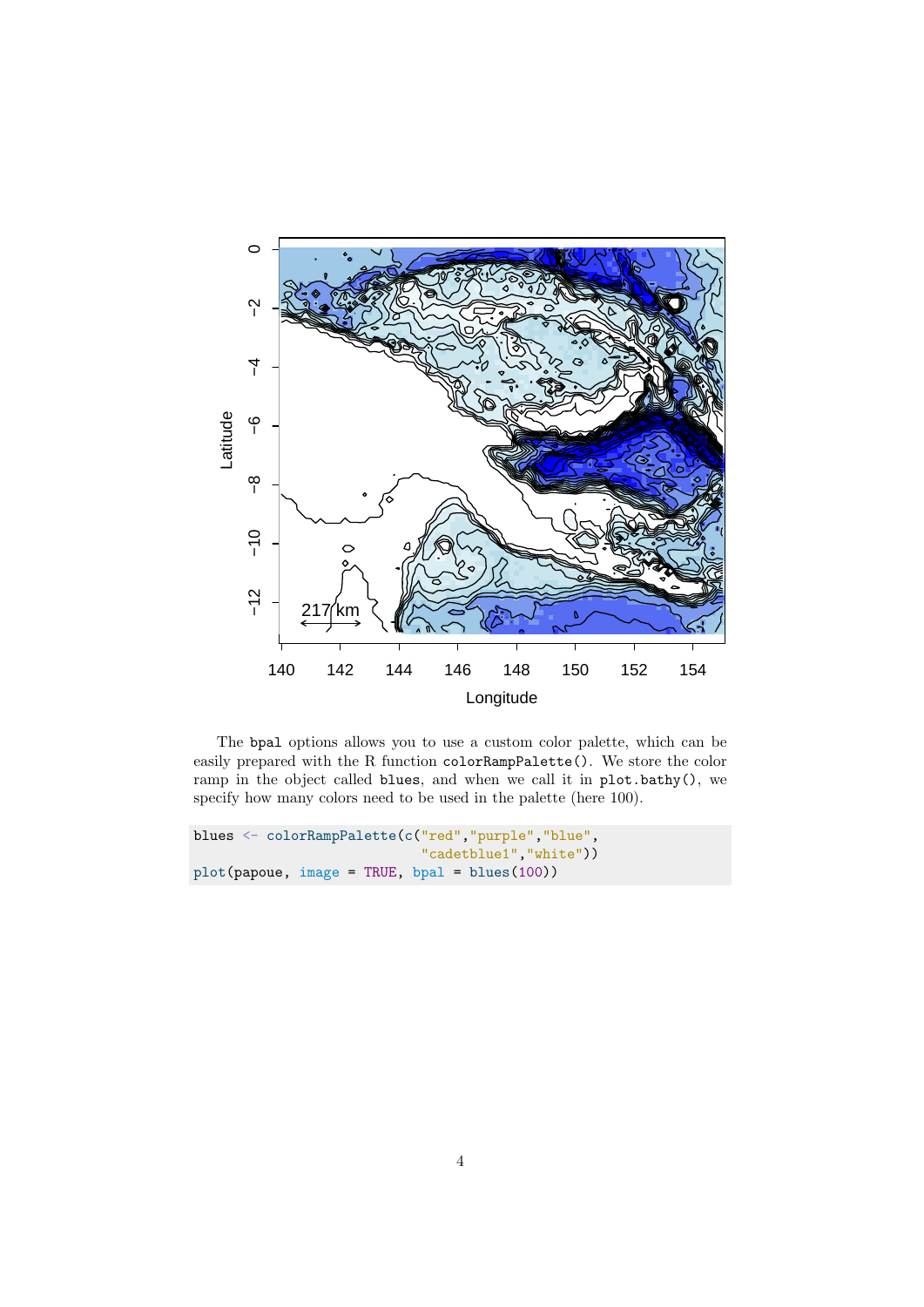

For maps using the image option of plot.bathy(), you might see that the PDF rendering of your map is slightly different from the way it looks in R: the small space between cells becomes visible. This is probably due to the way your system handles PDFs. A simple way around this phenomenon is to export the map in a raster (rather than vector) format. You can use the **tiff()**,  $\text{$ *j* $peg(),$ bmp() or png() functions available in R.

This map looks a little crowded ; let's dim the isobaths (dark grey color and lighter line width), and strengthen the coastline (black color and thicker line width). The deepest isobaths will be hard to see on a dark blue background ; we can therefore choose to plot these in light grey to improve contrast. The option drawlabel controls whether isobath labels (e.g. "-3000") are plotted or not.

```
plot(papoue, image = TRUE, bpal = blues(100),
    deep = c(-9000, -3000, 0),
    shallow = c(-3000, -10, 0),step = c(1000, 1000, 0),
    lwd = c(0.8, 0.8, 1), lty = c(1, 1, 1),col = c("lightgrey", "darkgrey", "black"),
     drawlabel = c(FALSE, FALSE, FALSE))
```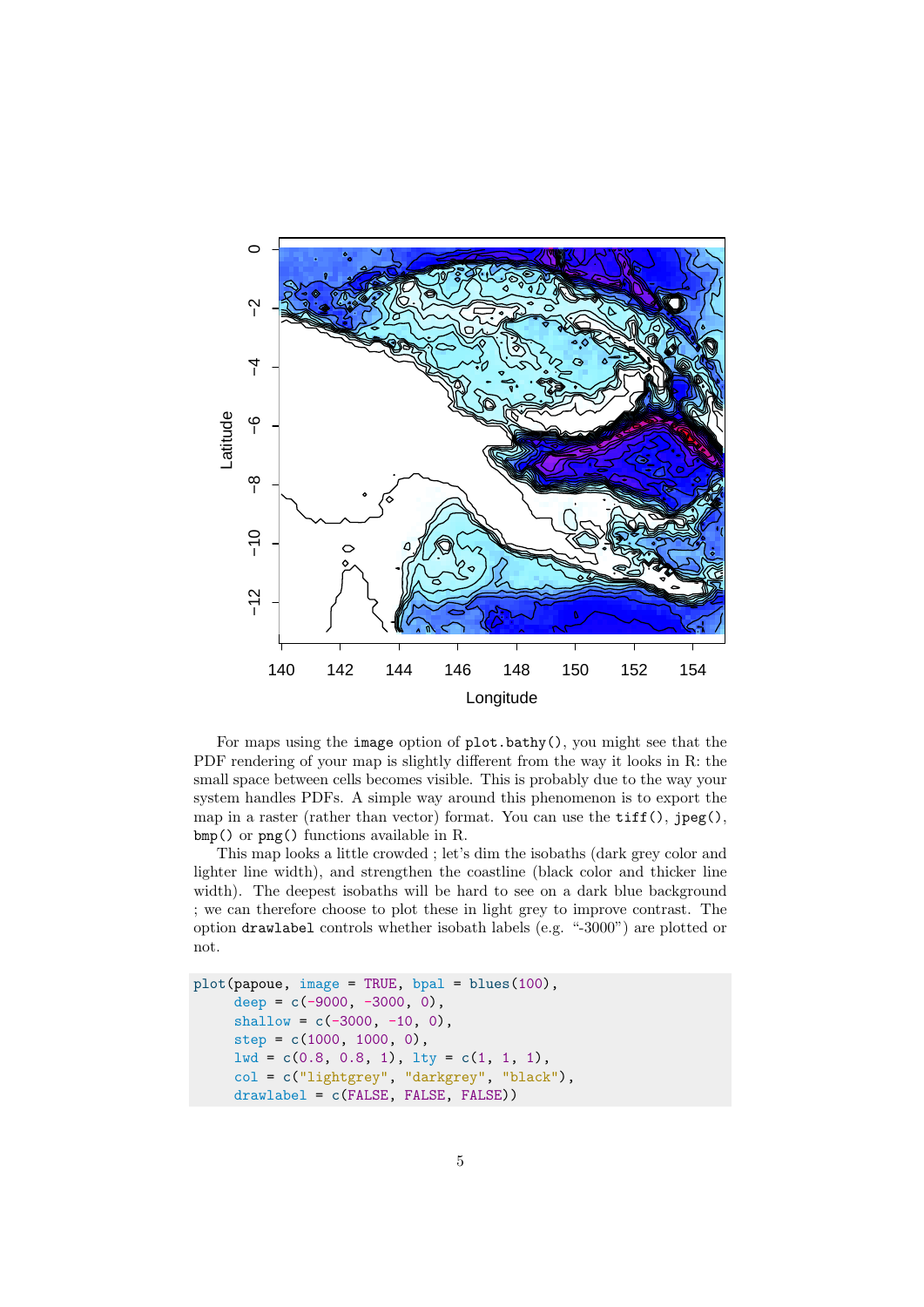

The bpal argument of plot.bathy() also accepts a list of depth/altitude slices associated with a set of colors for each slice. This method makes it possible to easily produce publication-quality maps. For instance, using the papoue dataset downloaded at full resolution  $(i.e.$  with the resolution argument of the getNOAA.bathy() function set to 1) we can easily produce a high-resolution map:

```
# Creating a custom palette of blues
blues <- c("lightsteelblue4", "lightsteelblue3",
           "lightsteelblue2", "lightsteelblue1")
# Plotting the bathymetry with different colors for land and sea
plot(papoue, image = TRUE, land = TRUE, lwd = 0.1,
     bpal = list(c(0, max(papoue), "grey"),c(min(papoue),0,blues)))
# Making the coastline more visible
plot(papoue, deep = 0, shallow = 0, step = 0,
     1wd = 0.4, add = TRUE)
```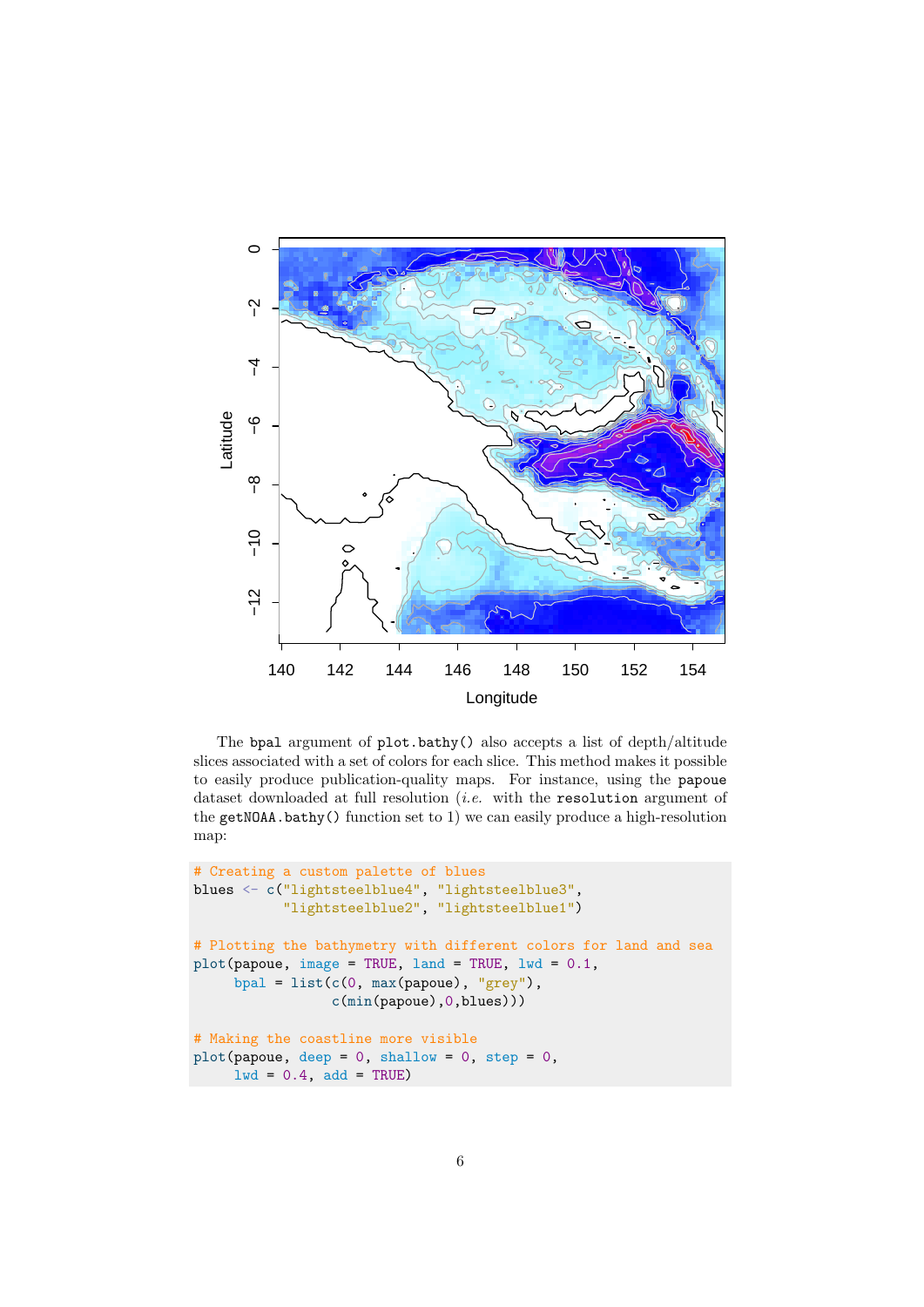

#### <span id="page-6-0"></span>2.3 Preparing maps in the Pacific antimeridian region

The antimeridian (or antemeridian) is the 180th meridian and is located about in the middle of the Pacific Ocean, east of New Zealand and Fidji, west of Hawaii and Tonga. If you want to prepare a map of the Aleutian Islands (Alaska), your longitude values may, for example, go from 165 to 180 degrees East, and 180 to 165 degrees West. Crossing the antemeridian means that you will need to download data for the eastern (165 to 180) and the western (-180 to -165) portions of the area of interest. For example, if you try to download bathymetric data for the Aleutians in one step on the GEBCO website ([http://www.gebco.](http://www.gebco.net) [net](http://www.gebco.net)), an error message tells you "The Westernmost is more Easterly than the Easternmost. Please amend your search query".

getNOAA() has an argument to deal with the antemeridian region. For the Aleutians, you would use the antimeridian argument. summary.bathy() can interpret antimeridian areas as well. When you plot your antimeridian region, the default behavior of plot.bathy() is to scale longitudes from 0 to 360 degrees (170E to 170W would be displayed as 170, 190 instead of 170, -170). You can use the argument axes=FALSE in plot.bathy() and add correct labels with antimeridian.box(). We have set the default behavior of plot.bathy() in this way to remind the user that the scale of the bathy object, in the antimeridian region, goes from 0 to 360; if you need to plot points on the map, you need to take this into account (*i.e.* a point at  $-170$  longitude must be plotted using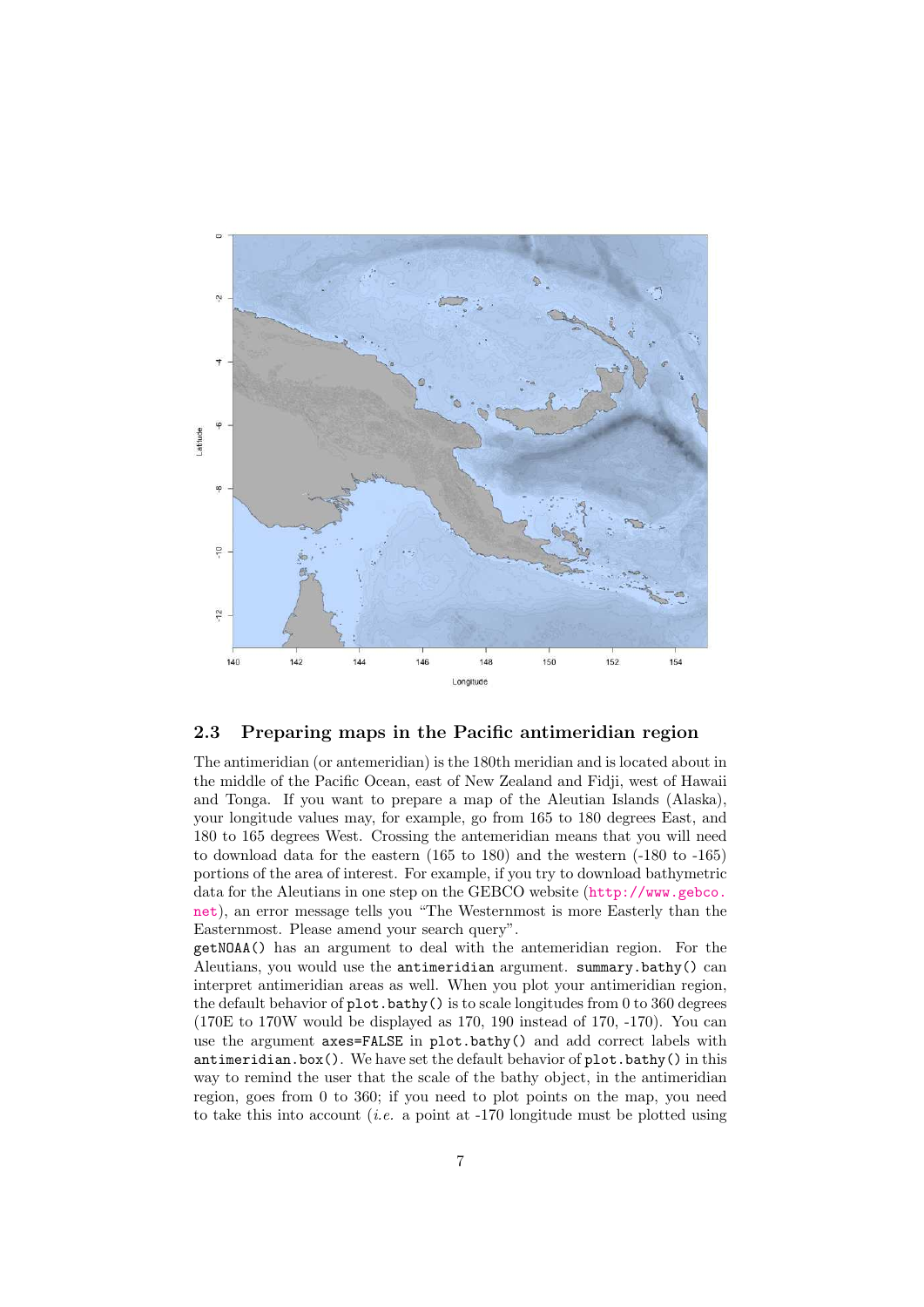$-170 + 360 = 190$ , not 170 nor -170).

```
aleu \le getNOAA.bathy(165, -145, 50, 65, resolution = 5,
                      antimeridian = TRUE)
plot(aleu, image = TRUE, land = TRUE, axes = FALSE, lwd=0.1,
     bpal = list(c(0, max(aleu), grey(.7), grey(.9), grey(.95)),c(min(aleu), 0, "darkblue", "lightblue")))
plot(aleu, n = 1, lwd = 0.5, add = TRUE)
antimeridian.box(aleu)
```


```
summary(aleu)
```
Bathymetric data of class 'bathy', with 601 rows and 181 columns Latitudinal range: 50 to 65 (50 N to 65 N) Longitudinal range: 165 to 215 (165 E to 145 W) Cell size: 5 minute(s)

| Depth statistics: |                        |  |                                  |      |      |  |  |  |  |  |  |
|-------------------|------------------------|--|----------------------------------|------|------|--|--|--|--|--|--|
|                   |                        |  | Min. 1st Qu. Median Mean 3rd Qu. |      | Max. |  |  |  |  |  |  |
|                   | -7440 -3840 -334 -1830 |  |                                  | $-6$ | 5510 |  |  |  |  |  |  |

165.333333333333 -5779 -5770

First 5 columns and rows of the bathymetric matrix: 50 50.0833333333333 50.1666666666666 165 -5534 -5590 -5617 165.08333333333333335 -5396 -5617 -5729 165.166666666667 -5568 -5691 -5752 165.25 -5666 -5688 -5753 165.333333333333 -5677 -5751 -5784 50.25 50.3333333333333 165 -5622 -5583 165.0833333333333333334 -5664 -5601 165.166666666667 -5709 -5707 165.25 -5770 -5771

Alternatively, it is possible to import two compatible bathy objects (for instance from GEBCO), one for the eastern part and one for the western part